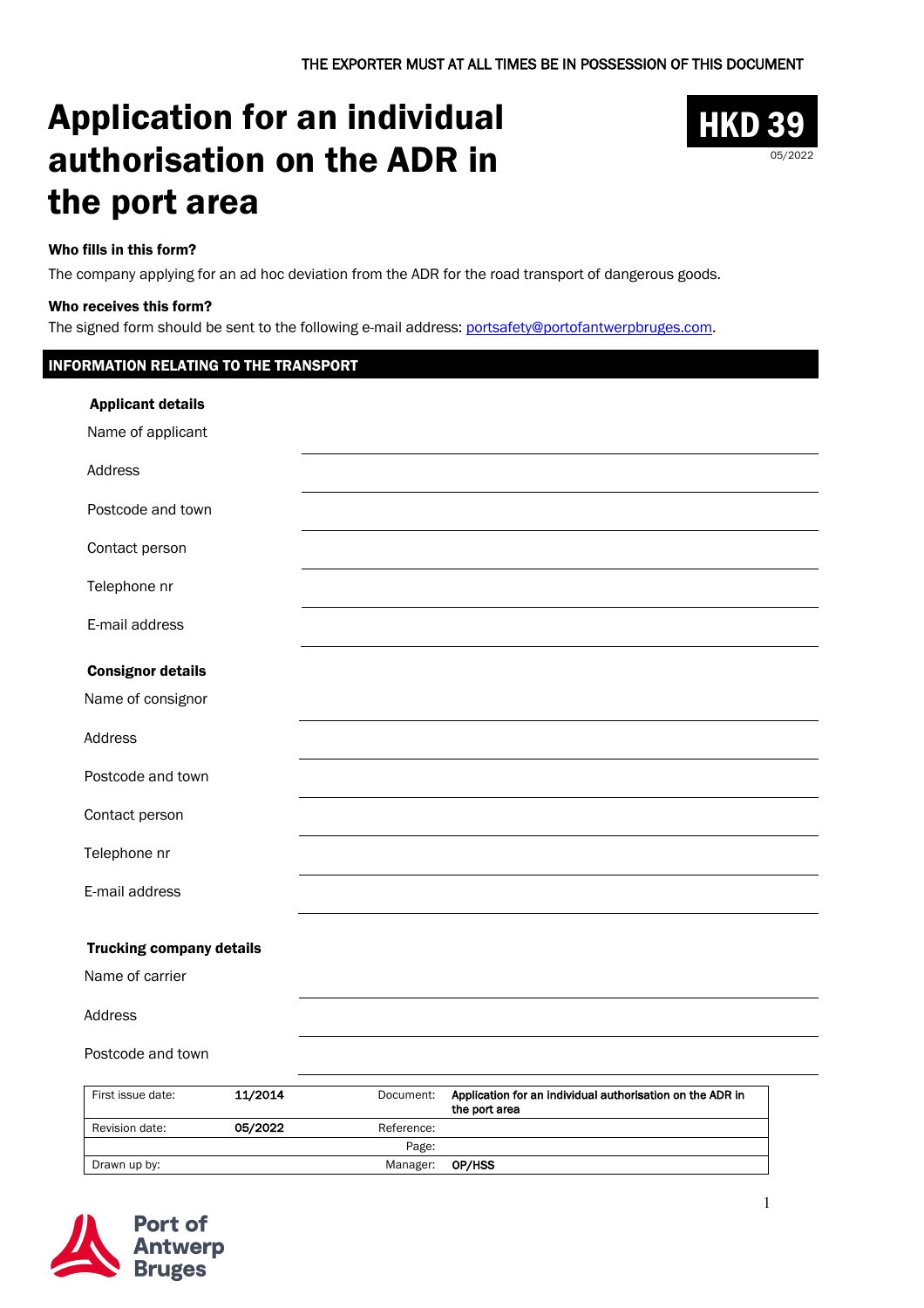#### THE EXPORTER MUST AT ALL TIMES BE IN POSSESSION OF THIS DOCUMENT

| Contact person               |  |
|------------------------------|--|
| Telephone nr                 |  |
| E-mail address               |  |
|                              |  |
| <b>Consignee details</b>     |  |
| Name of consignee            |  |
| Address                      |  |
| Postcode and town            |  |
| Contact person               |  |
| Telephone nr                 |  |
| E-mail address               |  |
|                              |  |
| <b>Location of the goods</b> |  |
| Location of shipment         |  |
| Address                      |  |
| Postcode and town            |  |
| Location of destination      |  |
| Address                      |  |
| Postcode and town            |  |
|                              |  |

#### Route: Provide the route description and indicate the itinerary to be followed on a map.

Travel distance (Km)

#### Calamity telephone number

*Provide a telephone number that can be called in the event of an incident or accident during the transport. This number must be accessible during the transport.* 

Telephone number

| Holder of this telephone |  |
|--------------------------|--|
| number                   |  |

#### Date of transport

Planned date of the transport

| First issue date: | 11/2014 | Document:  | Application for an individual authorisation on the ADR in<br>the port area |
|-------------------|---------|------------|----------------------------------------------------------------------------|
| Revision date:    | 05/2022 | Reference: |                                                                            |
|                   |         | Page:      |                                                                            |
| Drawn up by:      |         | Manager:   | OP/HSS                                                                     |

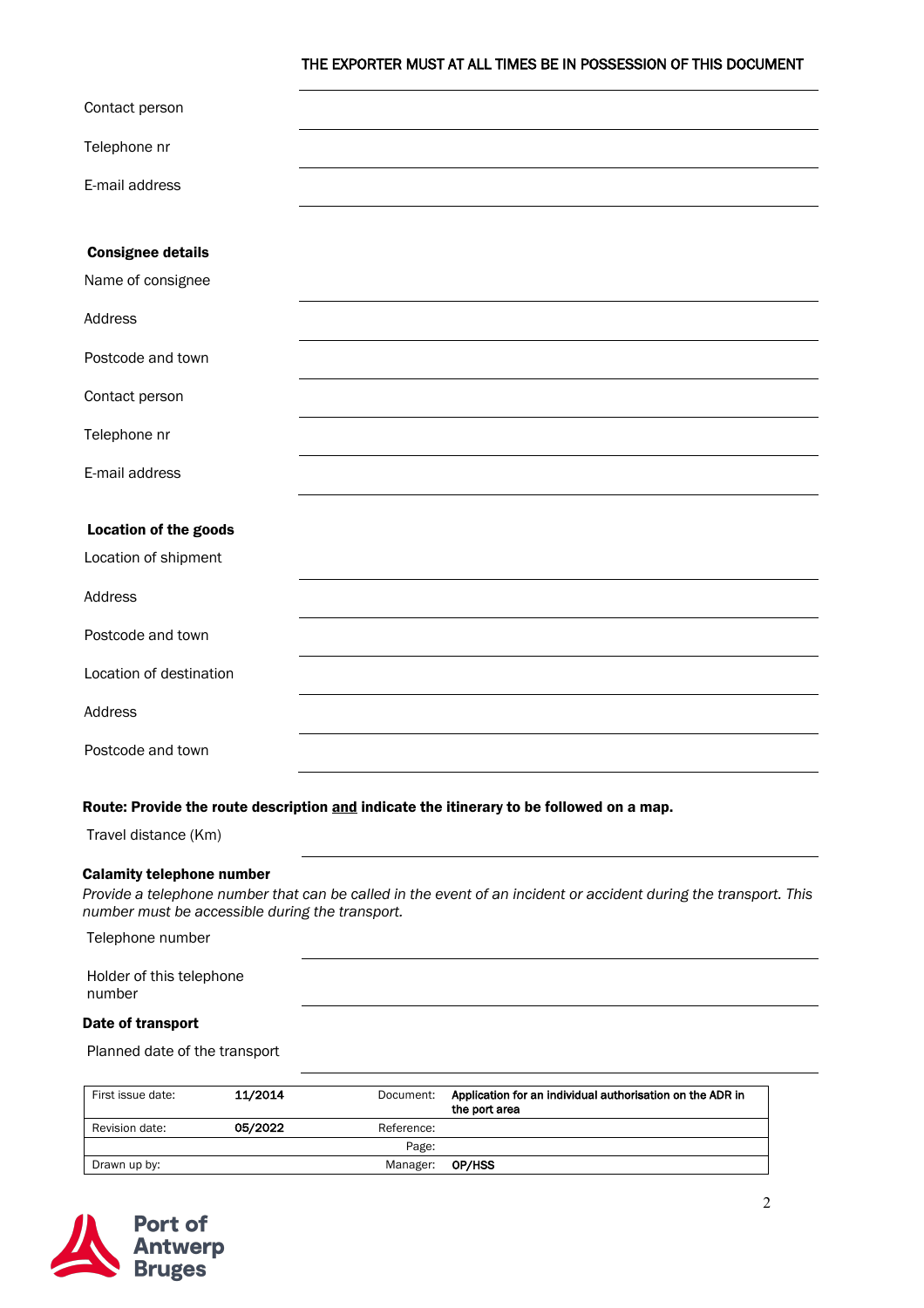|  |  |  |  | <b>SPECIFICATION OF THE DANGEROUS GOODS</b> |  |  |  |  |
|--|--|--|--|---------------------------------------------|--|--|--|--|
|  |  |  |  |                                             |  |  |  |  |
|  |  |  |  |                                             |  |  |  |  |

# Information relating to the dangerous substances or products

| Complete identification of the goods (*) |  |  |
|------------------------------------------|--|--|
| UN number                                |  |  |
| Danger class                             |  |  |
| Packing group                            |  |  |
| Danger labels                            |  |  |
| Net weight                               |  |  |

Safety Data Sheet: Attach a copy of the SDS sheet of the relevant product to your application.

(\*) *If necessary, the identification of the goods is supplemented with the technical name of the goods. In case of a so-called n.e.s. item or a collective entry, the technical name must be specified. Trade names shall not be used.*

#### Information relating to the packages/tanks

| Type of container (*) |  |  |  |  |
|-----------------------|--|--|--|--|
|-----------------------|--|--|--|--|

| Packaging                           |  |
|-------------------------------------|--|
| Net contents of the package         |  |
| UN package mark                     |  |
| Last inspection date of IBC(s)      |  |
| Container                           |  |
| Container number(s)                 |  |
| <b>Tank</b>                         |  |
| (Tank) container number             |  |
| Tank code                           |  |
| Net capacity of the tank            |  |
| Last inspection date of the<br>tank |  |

*(\*) Drums, IBCs, tank container, mobile tank, etc.*

*(\*\*) Attach inspection report to your application.* 

| First issue date: | 11/2014 | Document:  | Application for an individual authorisation on the ADR in<br>the port area |
|-------------------|---------|------------|----------------------------------------------------------------------------|
| Revision date:    | 05/2022 | Reference: |                                                                            |
|                   |         | Page:      |                                                                            |
| Drawn up by:      |         | Manager:   | OP/HSS                                                                     |